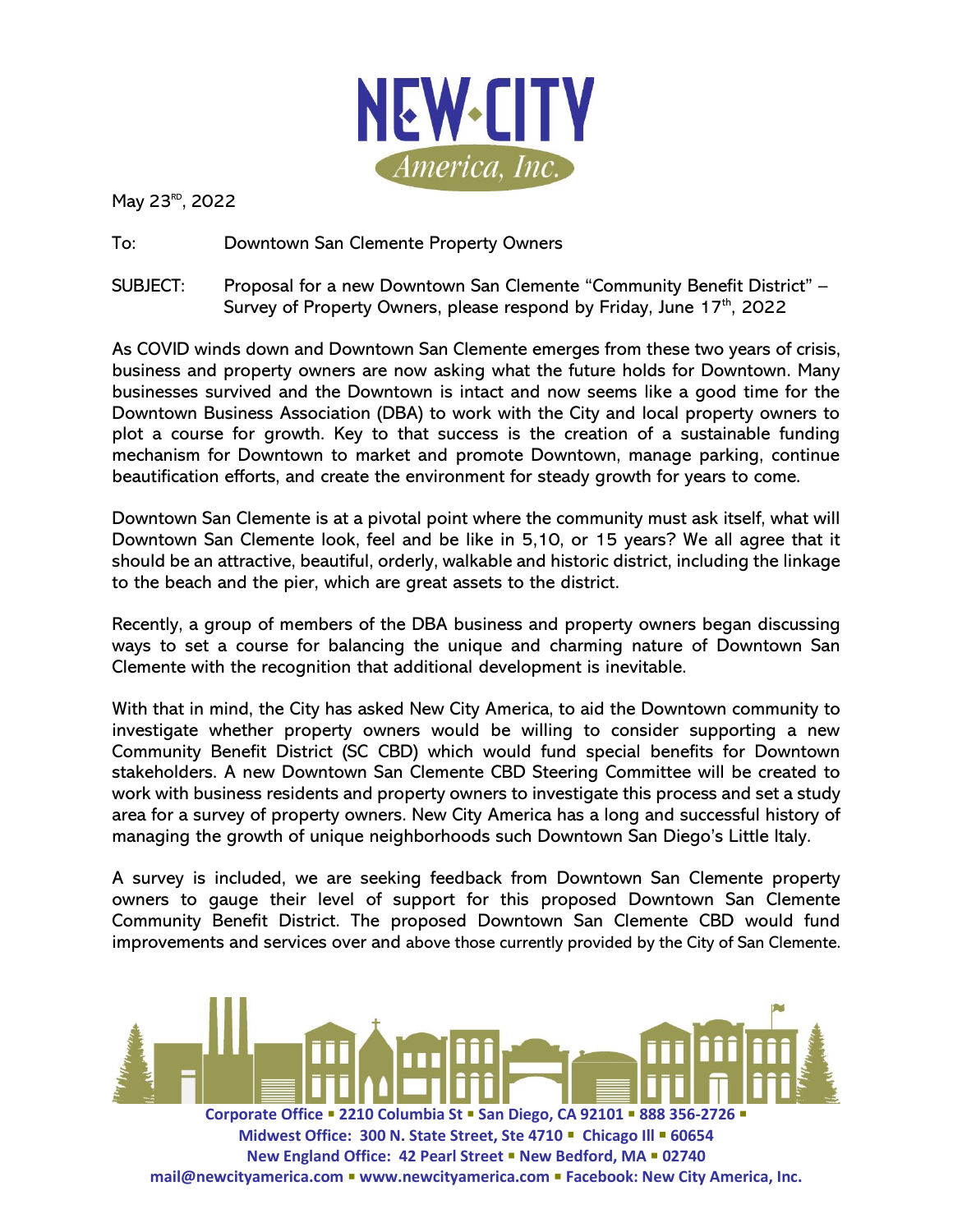Based upon the results from these returned surveys, we are hoping to better understand the type of special benefit services and improvements that interest the Downtown community. Any special benefit assessments paid through a property assessment district will solely fund improvements to the public rights of way directly surrounding those properties. The Downtown San Clemente CBD funds cannot, by law, be used outside of the new district boundaries nor can they replace existing City-funded services. Please take time to complete the survey and submit no later than Friday June 17, 2022. The survey is short and easy and there are multiple ways to respond.

- Go to [www.newcityamerica.com](http://www.newcityamerica.com/) and click on "New Districts/Surveys" then click on the Downtown San Clemente Survey Monkey link.
- Complete the attached two-page form and:
	- $\circ$  Scan and e-mail it to *[monica@newcityamerica.com](mailto:monica@newcityamerica.com)*
	- o Or mail it in the enclosed self-addressed stamped envelope to: New City America, 2210 Columbia St., San Diego CA 92101

The survey is an important and necessary first step in the investigation process as it enables us to set the proposed boundaries of the district and prioritize the special benefits desired by the property owners. Based on the results of the survey, a determination regarding the feasibility of the CBD's formation will be made by the Downtown San Clemente CBD Steering Committee. In the future, the survey will also help us develop an initial special benefit service plan and cost estimates. It is important to remember that this is a property owner-driven initiative; in other words, you and the other property owners decide what services and improvements you value and if you are willing to pay for them once an agreed upon plan has been scoped and priced.

Currently, it is not possible to provide specific information regarding the cost of any assessment. Any proposed assessments will be based on the planned special benefit services and improvements, their type and frequency, and take into consideration the linear frontage of your parcel, the parcel area, and building square footage. The Downtown San Clemente CBD Steering Committee, will meet regularly, in person, and via Zoom video. The Steering Committee will ultimately determine the costs to every benefitting parcel. If the CBD Steering Committee agrees that enough support exists to move to the CBD formation, this will culminate in a mail ballot vote of the Downtown San Clemente property owners in the Spring of 2023. Please note that the CBD Steering Committee meetings are open to all business and property owners in Downtown San Clemente with all COVID 19 restrictions in place.

The survey results will be summarized and used for the CBD plan and the results will be sent out to everyone when this investigation has been completed. Please contact our consultant, Marco Li Mandri at (888) 356-2726 or by e-mail to Marco at marco@newcityamerica.com should you have any additional questions regarding the survey or the creation of the proposed Downtown San Clemente Community Benefit District.

#### The Downtown San Clemente Association CBD Steering Committee consists of property owners, retailers, residents, and various Community groups.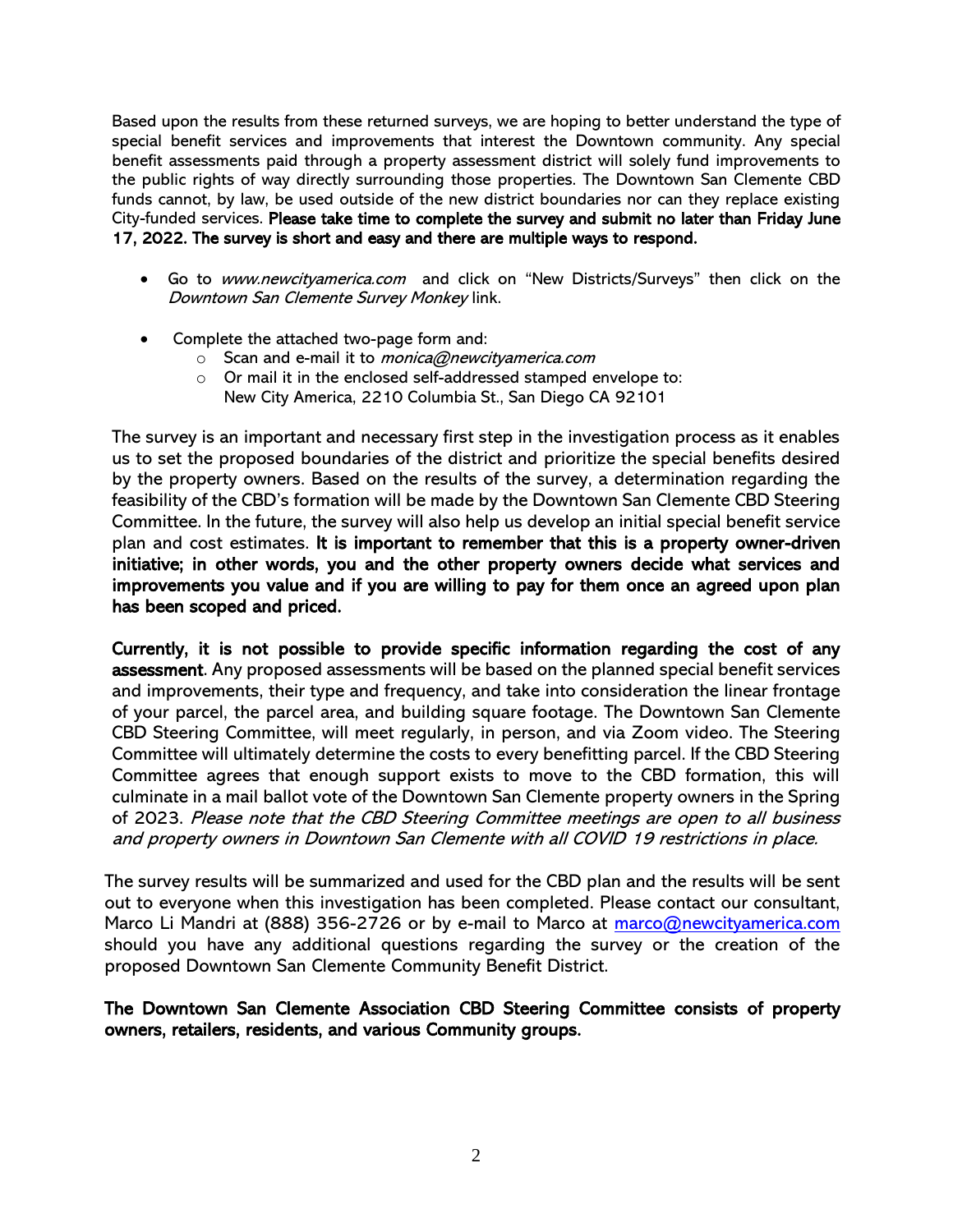# SURVEY OF DOWNTOWN SAN CLEMENTE PROPERTY OWNERS PURSUANT TO THE INVESTIGATION AND FORMATION OF A DOWNTOWN SAN CLEMENTE COMMUNITY BENEFIT DISTRICT

#### Please respond by Friday, June 17th, 2022

You may also complete this survey online a[t www.newcityamerica.com](http://www.newcityamerica.com/) (click on "New Districts/Surveys" and select the Downtown San Clemente Survey Monkey link)

PLEASE CIRCLE THE ANSWER THAT BEST REFLECTS YOUR OPINION

## GENERAL QUESTIONS

- 1. How long have you owned your property in Downtown San Clemente?
	- a. Less than 2 years d. 25 49 years
		-
- c. 10 24 years
- b. 3 9 years e. 50 or more years
- 2. Do you believe that the image of Downtown San Clemente as portrayed in the media over the past few years has had any impact on your property values?
	- a. Yes, positive b. Yes, negative c. Not at all d. No opinion

## **PUBLIC SAFETY**

3. In terms of security and public safety, do you feel that Downtown San Clemente is........?

a. Safe & orderly b. Relatively safe, may suffer c. Unsafe from unsafe image

4. Would you support *property owner funded* special benefit services to work with the City to respond to homeless, panhandling, and loitering issues within Downtown San Clemente?<br>a. Yes

b. No c. No Opinion

#### BEAUTIFICATION AND CLEANLINESS

- 5. Would you support *property owner funded* regular sidewalk and gutter sweeping services and more frequent pressure washing of Downtown San Clemente sidewalks? a. Yes b. No c. No Opinion
- 6. Would you support *property owner funded* planting, trimming and maintenance of trees, flowers, hanging plants and shrubs throughout the Downtown San Clemente District,

a. Yes b. No c. No Opinion